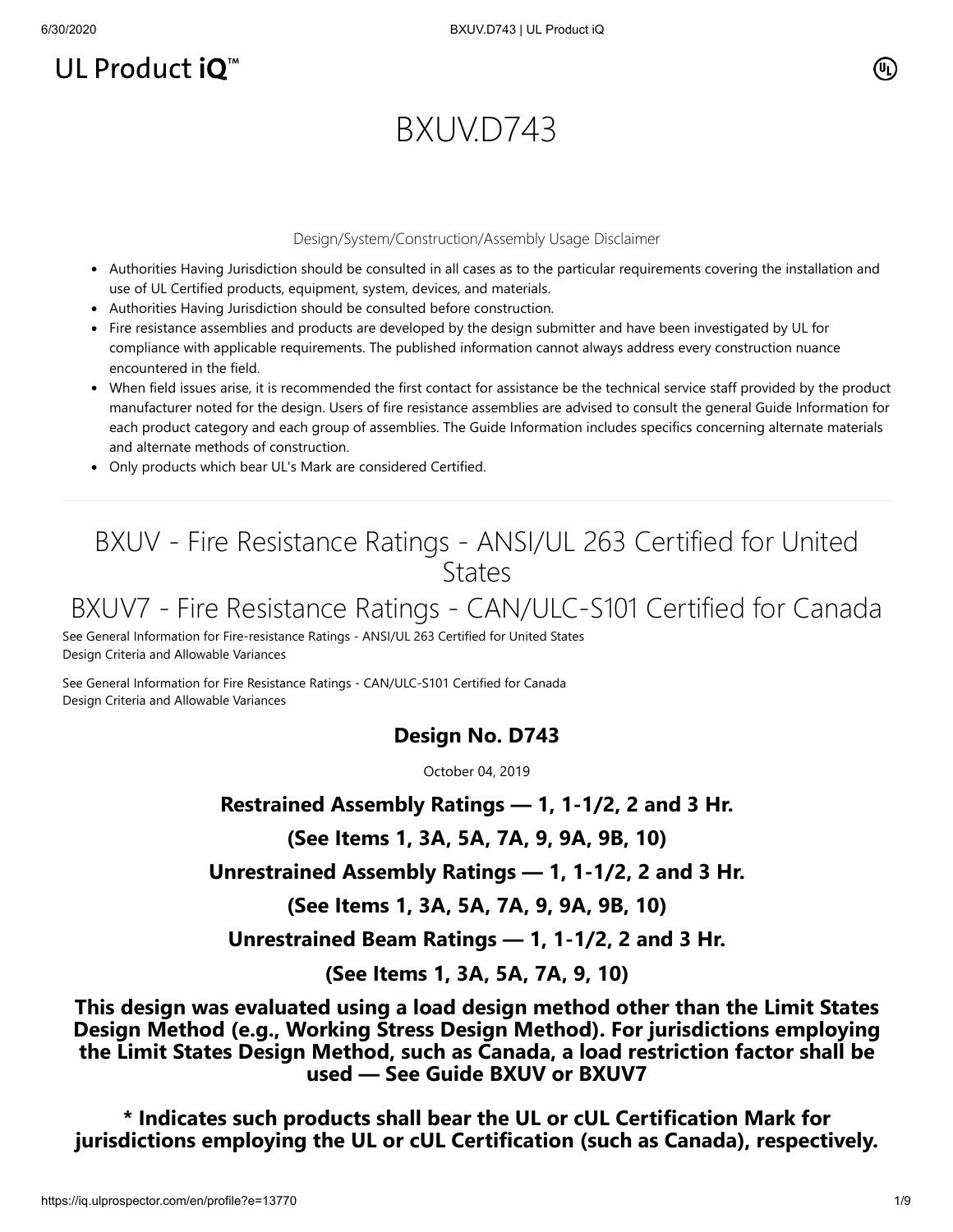6/30/2020 BXUV.D743 | UL Product iQ

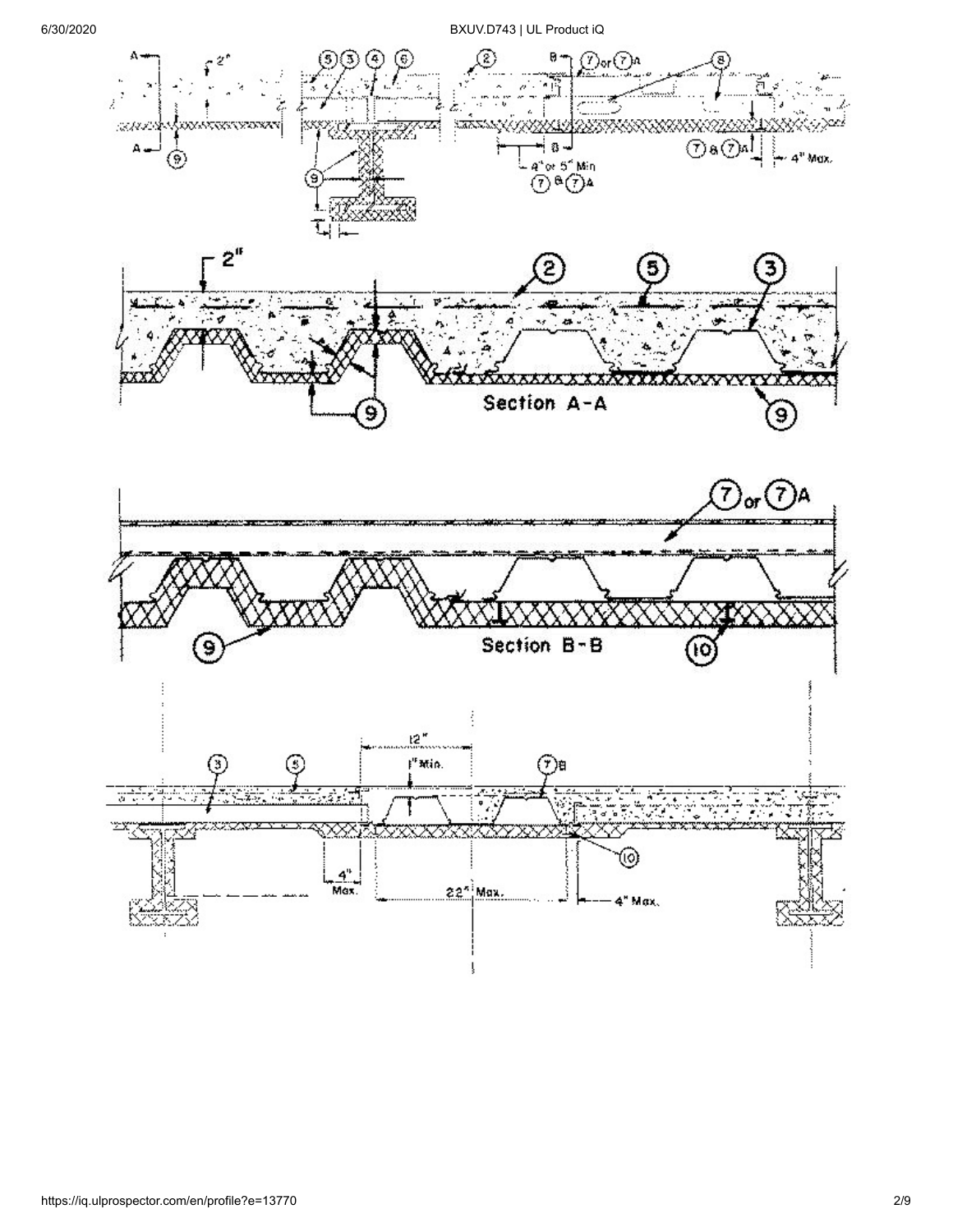

1. **Beam —** W8X20 or W8X28, min size; W8x15, min size for 1 Hr Unrestrained Beam Rating with lightweight concrete only. As an alternate to steel beams, cast in place reinforced concrete beams or girders designed in accordance with the provisions of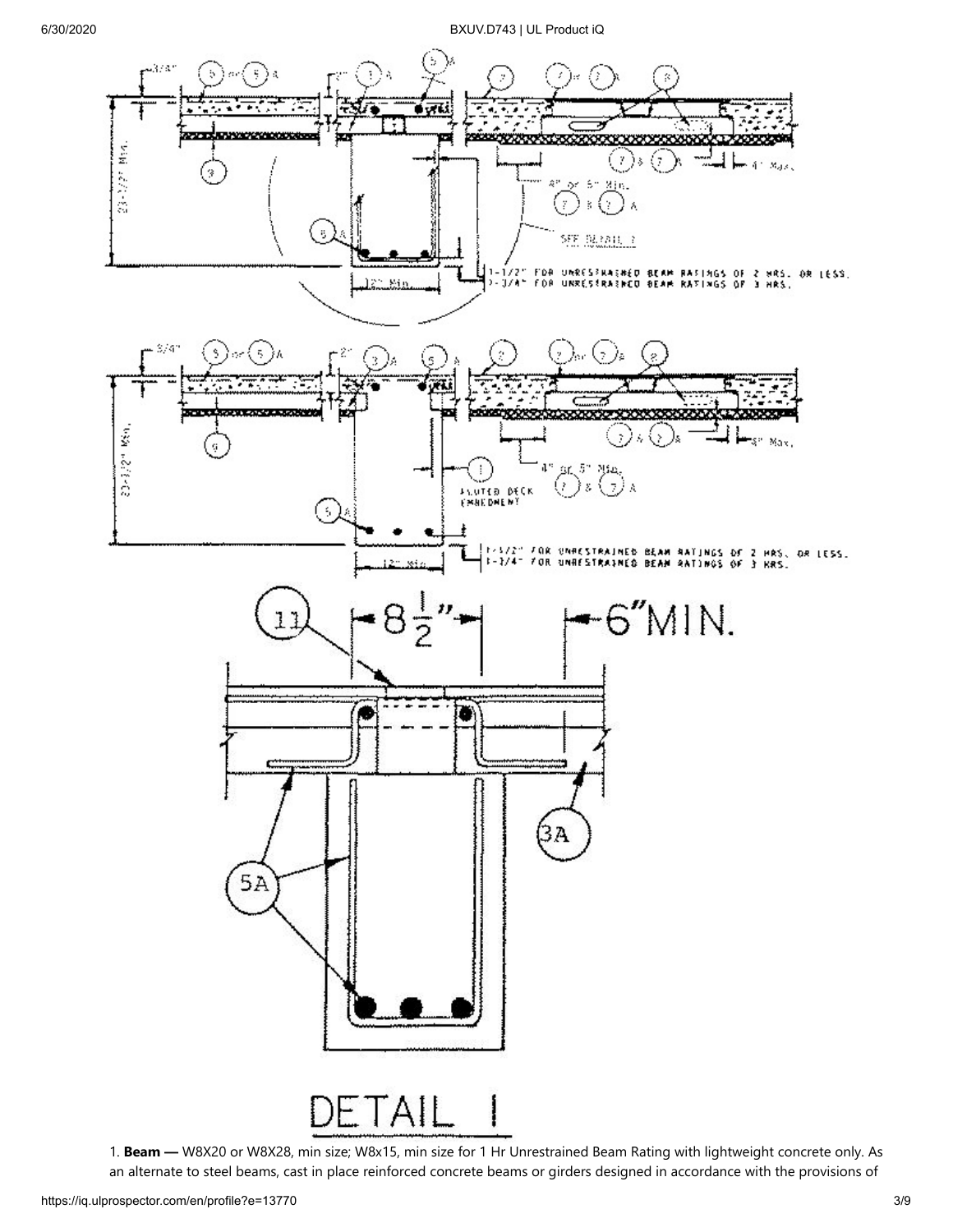the Building Code Requirements for Reinforced Concrete (ACI 318-89), may be used as supports for the 3 in. deep floor units. See Item 3A.

Min width and depth of concrete beams shall be 12 and 23-1/2 in., respectively.

Fluted units shall be embedded in the concrete beams a min of 0.0139 times the clear span or 1-1/2 in., whichever is greater. The cellular units may be continuous or with a butted end joint centered over the concrete beams. For continuous floor spans, negative moment reinforcement for the slabs is required over the supporting beams.

2. **Normal Weight or Lightweight Aggregate Concrete —** Normal weight concrete, carbonate or siliceous aggregate; 150+ or-3 pcf unit weight, 3000 psi compressive strength, vibrated. Lightweight concrete, expanded shale or slate aggregate by rotary-kiln method, or expanded clay aggregate by rotary-kiln or sintered-grate method; 110 +or -3 pcf unit weight, 3000 psi compressive strength, 4 to 7 percent entrained air, vibrated.

3. **Steel Floor And Form Units\* —** Composite 2 or 3 in. deep galv units. Min gauges are No. 22 MSG for fluted and No. 20/18 MSG for cellular. For spans with trench headers the allowable loading shall be based on noncomposite design. The following combination of units may be used: (1) all fluted; (2) all 24, 30 or 36 in. wide cellular; (3) any blend of fluted and 24, 30 or 36 in. wide cellular. Spacing of welds attaching units to supports shall not exceed 12 in. O.C. Adjacent units welded together 60 in. O.C. max along side joints.

**ASC STEEL DECK, DIV OF ASC PROFILES L L C** — 36 in. wide Types 2WH-36, 2WHS-36, 2WHF-36, 2WHF-36A, 3WxH-36, 3WxHF-36, 3WxHF-36A, 3WH-36, 3WHF-36, 3WHF-36A, 3W-36, 3WF-36. All units may be galvanized or Prime Shield. Non-cellular decks may be vented designated with "V" suffix to the product name.

**CANAM STEEL CORP** — 36 in. wide Type P-3623 composite; 24 in. wide Type P-2432 composite.

**KAM INDUSTRIES LTD, DBA CORDECK** — QL Types, 24 in. wide 2 or 3 in. 99, AKX, WKX, AKD, WKD; 36 in. wide 2 or 3 in. 99, AKX, WKX, AKD, WKD; 24 or 30 in. wide, 3 in. QL-GKX, -GKXH, -GKX-A.

**CANAM STEEL CORP** — 24 or 36 in. wide Types LF2, LF3. Types LF2, LF3 may be phos/ptd.

**DECK WEST INC** — 36 in. wide Type 2-DW or 3-DW.

**DESIGN ASSISTANCE CONSTRUCTION SYSTEMS INC** — 24 in. wide Type DACS2.0CD, or DACS3.0CD.

**EPIC METALS CORP** — 24 or 30 in. wide Types EPC2, EPC3.

**MARLYN STEEL DECKS INC** — Type 2.0 CF or 3.0 CF.

**NEW MILLENNIUM BUILDING SYSTEMS L L C** — 24 or 36 in. wide Types 2.0CD, 3.0CD, 2.0CFD, 3.0CFD, 3.0CFDES. Fluted units may be phos/painted or galvanized.

**STEEL MASTERS INTERNATIONAL DEPENDABLE STEEL** — 36 in. wide Types 2WH-36, 3WH-36. Units may be phos/painted or galvanized.

**VERCO DECKING INC - A NUCOR CO** — FORMLOK™ deck types PLW2, W2, PLW3, W3. Units are min 24 in. wide and may be galvanized or phos./ptd. Units may be cellular with the suffix "CD" added to the product name, respectively. All non-cellular deck may be vented or non-vented.

**VULCRAFT, DIV OF NUCOR CORP** — 24 or 36 in. wide Types 2VLI, 2.0PLVLI, 3VLI, 3.0PLVLI, 2VLP, 2.0PLVLP, 3VLP, 3.0PLVLP. Types 2VLI, 2.0PLVLI, 3VLI, 3.0PLVLI units may be phos/ptd. 24 or 36 in. wide galv or phos/ptd Types 2.0 SB, 3.0 SB.

**Alternate Construction —** Noncomposite units of the same type listed above may be used provided allowable loading is calculated on the basis of noncomposite design.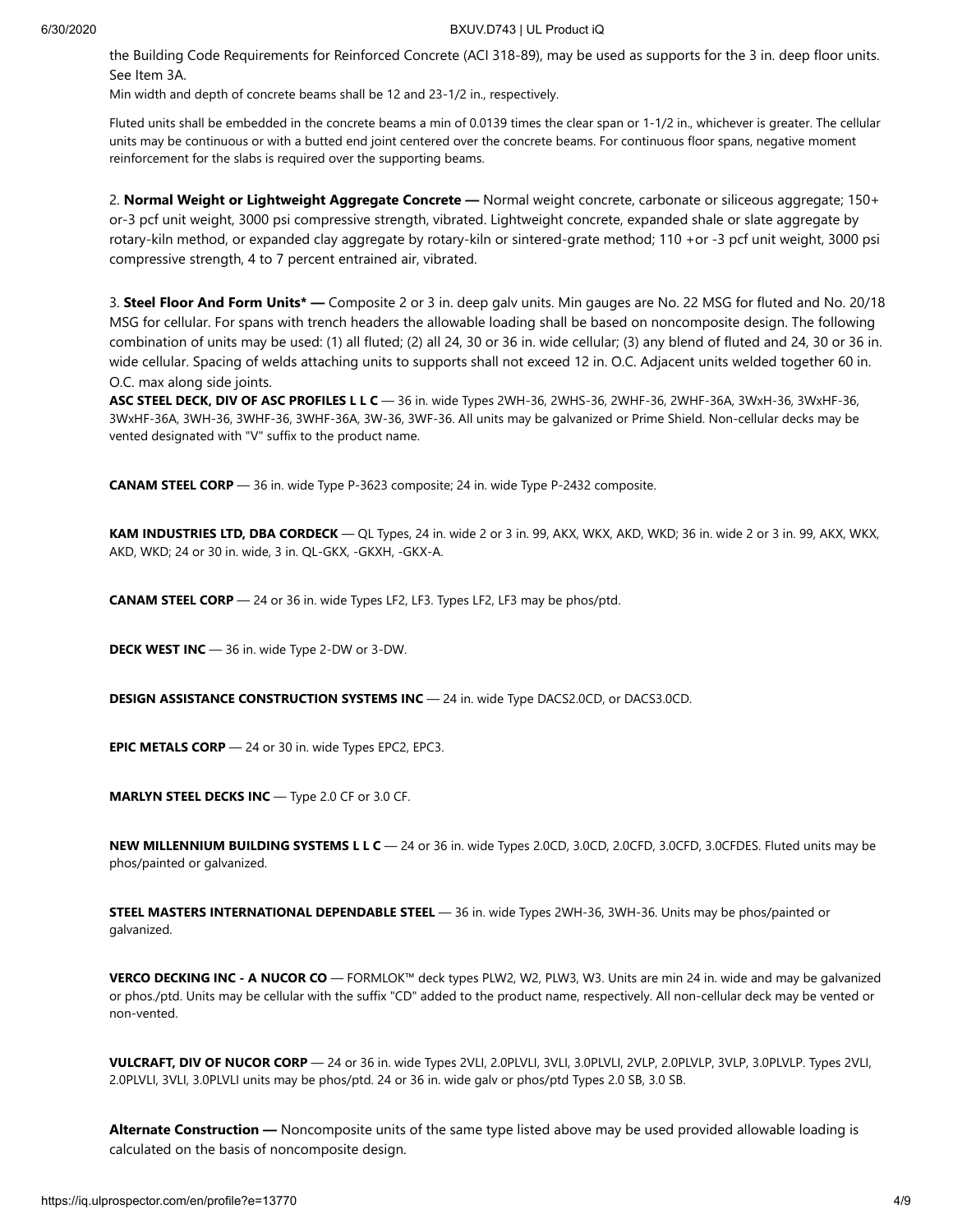3A. **Steel Floor and Form Units\* —** (For use with alternate cast in place concrete beams)— Composite 3 in. deep galv units. Fluted units may be uncoated. Min gauges are 20 MSG for fluted and 20/20 MSG for cellular. The ratio of blended units shall not exceed one 24 in. wide cellular unit to 36 in. wide fluted unit for the cast in place concrete frame buildings. **KAM INDUSTRIES LTD, DBA CORDECK** — QL Types 24 or 36 in. wide 3 in. 99, 24 or 30 in. wide 3 in. QL-GKX, -GKX-A, -GKXH; units may be welded or fastened together with No. 10 self-drilling, self-tapping steel screws 60 in. OC. The length of the screws shall be sufficient to fully penetrate adjacent floor units.

4. **Joint Cover —** 2 in. wide pressure-sensitive cloth tape applied following the contour of the steel floor units.

5. **Welded Wire Fabric —** 6 x 6 - W1.4 x W1.4.

5A. **Reinforcement —** Deformed bars of grade 60 steel, for use in floors supported by reinforced concrete beams or girders. Min size No. 3 bars for use as negative reinforcement or vertical stirrups for beams, girders or slabs. Min No. 5 bars for use as positive reinforcement for beams or girders. Min net concrete cover on the beam or girder bottom reinforcements, shall be 1- 1/2 in. for Restrained Assembly Ratings up to 3 Hr and Unrestrained Assembly and Beam Ratings up to 2 Hr. For 3 Hr Unrestrained Assembly and Beam Ratings, 1-3/4 in. cover is required. When continuous cellular units intersect the supporting concrete beams (interrupting the beam stirrups), short pieces of additional stirrups shall be placed in the top part of the beam above the units.

6. **Shear Connector Studs — Optional —** Studs, 3/4 in. diam by 3 in. long for 2 in. deep floor units to 4 in. long for 3 in. deep floor units, headed type or equivalent per AISC Specifications. Welded to the top flange of beam through the steel floor units.

7. **Trench Header —** (Bearing the UL Listing Mark.) Constructed of steel with metal edge screeds. When the trench header is located near the supports the load carrying capacity of the span may be based on the allowable moment or shear stress of the form units at the edge of the trench away from the support, or on the allowable composite moment or shear capacity of the slab at the center of the span, whichever governs. The Spray-Applied Fire Resistive Materials thickness on floor units below this trench header shall be 7/8 in. under the valleys and flat plates and 1-1/8 in. in the crests for a max 2 Hr rating. This thickness shall extend a min of 5 in. beyond the edges of the trench header.

7A. **Trench Header —** Trench header (Bearing the UL Listing Mark), without the bottom pan may be used only with 3 in. deep units and with steel studs and discs (Item 10) on underside of the units. The allowable superimposed load for spans with bottomless trench shall be based on noncomposite design. This trench header, ranging in width from min 12 in. to max 36 in., consists of two cell closers which conform to the contour of the floor units, placed along the sides of the desired trench location and welded to the floor units. The side rail, consisting of extruded aluminum screeds secured to galv steel channels (min No. 18 MSG) are positioned over the cell closers, aligned and welded or riveted to the closers and floor units. A separate U-shaped channel (min No. 18 MSG) serving as the power compartment, is welded to the floor units. Steel cover plates, 1/4 in. thick shall be secured to the side rail. In bottomless trench headers wider than 18 in., each side joint of the steel floor units shall be welded or riveted together with a 1 in. long weld near the trench header centerline. For QL-GKX-24 or -30 cellular floor units only, a separate KED-PTS (UL Listed) power transition sleeve is secured to power compartment with one rivet or screw. The use of this trench requires additional protection underneath the trench. Fireproofing thickness shall be as follows:

**Min Spray Applied Fire Resistive Mtl Thkns In.**

| <b>Rating Hr</b> | <b>Crests</b> | <b>Valley</b> |
|------------------|---------------|---------------|
|                  | 13/16         |               |
| 11/2             | 11/2          | 11/4          |
|                  | 13/4          | 15/8          |
| $3*$             | 21/2          | 25/16         |

These thickness shall extend a min of 4 in. beyond the edge of the trench header.

\*Unrestrained Assembly Rating is 2 Hr. Restrained Assembly Rating limited to use of normal weight concrete.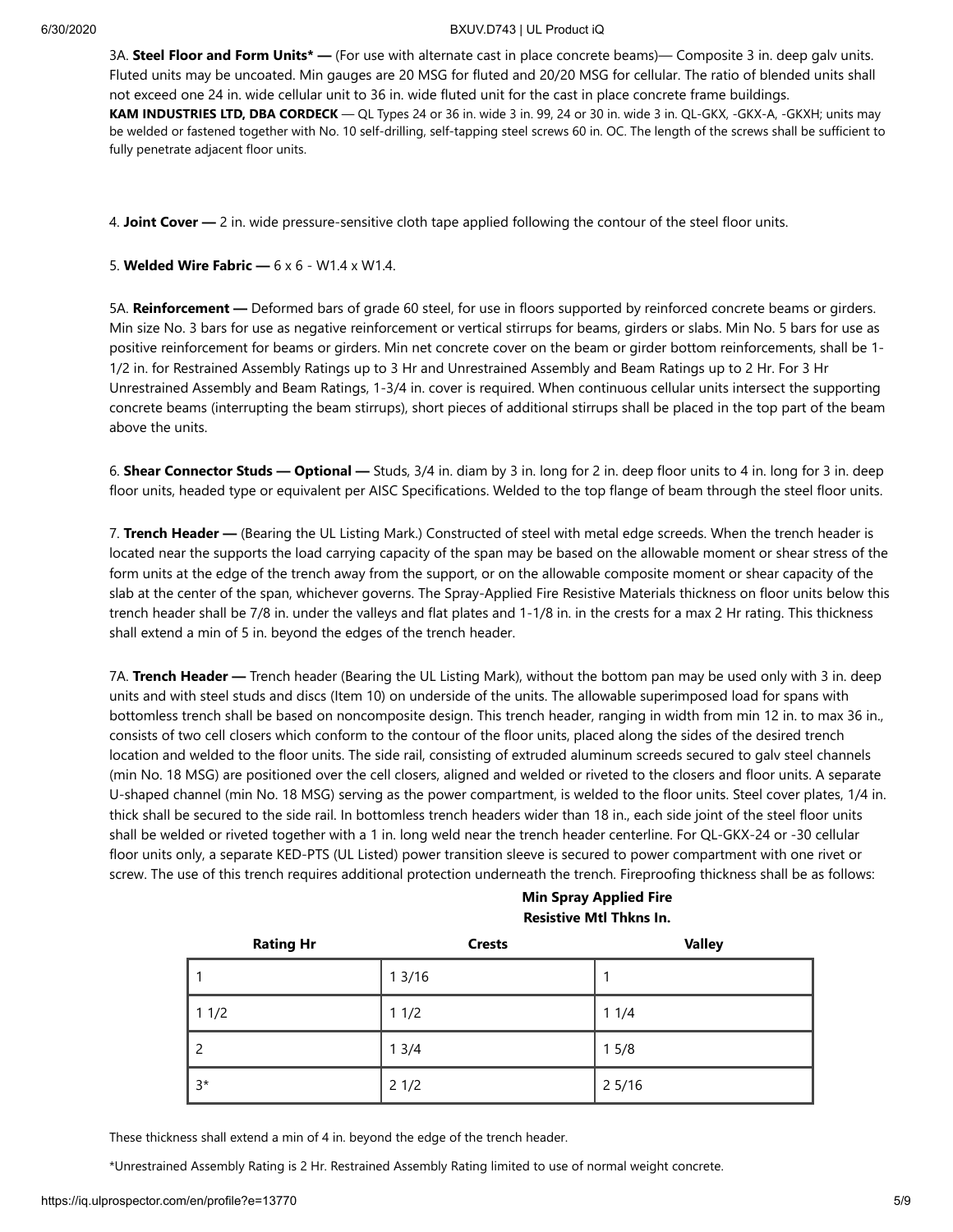7B. **Feeder Duct System —** (As an alternate to Items 7 or 7A). Consists of 3 in. deep, nom 24 in. wide, 20/18 MSG Type QL-WKM or QL-WKM-E cellular steel floor unit (feeder duct) and nom 24 by 24 in. junction boxes. The valley between the two cells of the feeder duct may or may not be covered by a steel plate to form a third cell. Feeder duct installed at the same elevation and perpendicular to 2 or 3 in. deep fluted and/or cellular steel floor units which are cantilevered from support beams on one or both sides of the feeder duct. The junction boxes consisting of extruded aluminum screeds, 18 galv steel outside flute closures, 16 galv steel compartment divider and 0.21 in. thick steel cover plate are used at intersections of 2 or 3 in. cellular units and the feeder duct, where desired. Bottom tabs of the flute closures are fastened to the valleys of the 2 or 3 in. units and to the feeder duct with self-drilling tek fasteners, while the cover plate is retained in position by four latch clips, one near each corner of the plate. The height and level of the aluminum screed are adjusted by four adjustment screws, two each on opposite sides. In between the junction boxes the ends of the 2 or 3 in. fluted and/or cellular units are covered with steel end closure angles tack-welded to the top of the units.

Welded wire fabric (Item 5) extends over the feeder duct between junction boxes. The allowable superimposed load for spans with the feeder duct system shall be based on noncomposite design. Steel studs with discs (Item 10) shall be welded to the underside of the feeder duct in two rows. The spacing between rows shall not exceed 22 in. OC and the spacing of studs in each row shall not exceed 24 in. OC. The use of this feeder duct system requires additional protection underneath the feeder duct.

| <b>Rating Hr</b> | Mtl Thkns In. |  |  |
|------------------|---------------|--|--|
|                  | 11/4          |  |  |
| 11/2             | 11/2          |  |  |
| $\overline{2}$   | 13/4          |  |  |
| $3*$             | 21/2          |  |  |

|  | <b>Min Spray Applied Fire Resistive</b> |  |  |
|--|-----------------------------------------|--|--|
|--|-----------------------------------------|--|--|

These thicknesses shall extend a min of 4 in. beyond the edges of the feeder duct.

\*Unrestrained Assembly Rating is 2 Hr Restrained Assembly Rating limited to use of normal weight concrete.

**KAM INDUSTRIES LTD, DBA CORDECK** — 24 in. wide Type QL-WKM or QL-WKM-E.

#### 8. **Access Openings —** As required with grommets.

9. **Spray-Applied Fire Resistive Materials —** \*Applied by mixing with water and spraying in more than one coat to a final thickness as shown above and below to steel surfaces which must be clean and free of dirt, loose scale and oil. When steel deck is used, the area between the steel deck and the beams top flange shall be filled. Min avg and min ind density of 15/14 pcf respectively. Min avg and min ind density of 22/19 pcf respectively for Types Z-106, Z106/HY and Z-106/G. Min avg and min ind density of 40/36 pcf respectively for Z-146. Min avg and min ind density of 19/18 pcf respectively for Type 7GP and 7HD. Application to steel deck requires the installation of expanded metal lath with Type Z-146. See Item 12. For method of density determination see Design Information Section. Types 4, 5GP, 5AR, 5GP/AR, 5EF/AR, 5MD/AR, 7GP, 7HD, 8GP, 9GP may be used only in general floor areas without concrete penetrations with all fluted steel floor units or blends consisting of one or more fluted units to one 24 in. wide max cellular unit, 1-1/2 or 3 in. deep, with cells spaced approx 6 and 8 in. respectively. Type Z-106 may be used only in general floor areas without concrete penetrations with all fluted steel floor units. Use of a spatter coat, Types DK, DK2, DK3, SK-1 or SK-III is required on all cellular units with flat plate on the bottom, optional on other steel surfaces. Thickness of the spatter coat is included in the total final thickness of the protection material.

|                                                | <b>Min Required</b>                          | <b>Min Spray Applied Fire Resistive Mtl</b><br>Thkns on Beam In. |              |       |                    |              |
|------------------------------------------------|----------------------------------------------|------------------------------------------------------------------|--------------|-------|--------------------|--------------|
| <b>Restrained</b><br><b>Assembly Rating Hr</b> | <b>Unrestrained</b><br><b>Beam Rating Hr</b> | <b>NW</b><br><b>W8x20</b>                                        | <b>W8x28</b> | W8x15 | LW<br><b>W8x20</b> | <b>W8x28</b> |
|                                                |                                              | 1/2                                                              | 1/2          | 5/8   | 5/8                | 5/8          |
| $1 - 1/2$                                      |                                              | 1/2                                                              | 1/2          | 5/8   | 5/8                | 5/8          |
| $1 - 1/2$                                      | 11/2                                         | 3/4                                                              | 3/4          |       | 7/8                | 3/4          |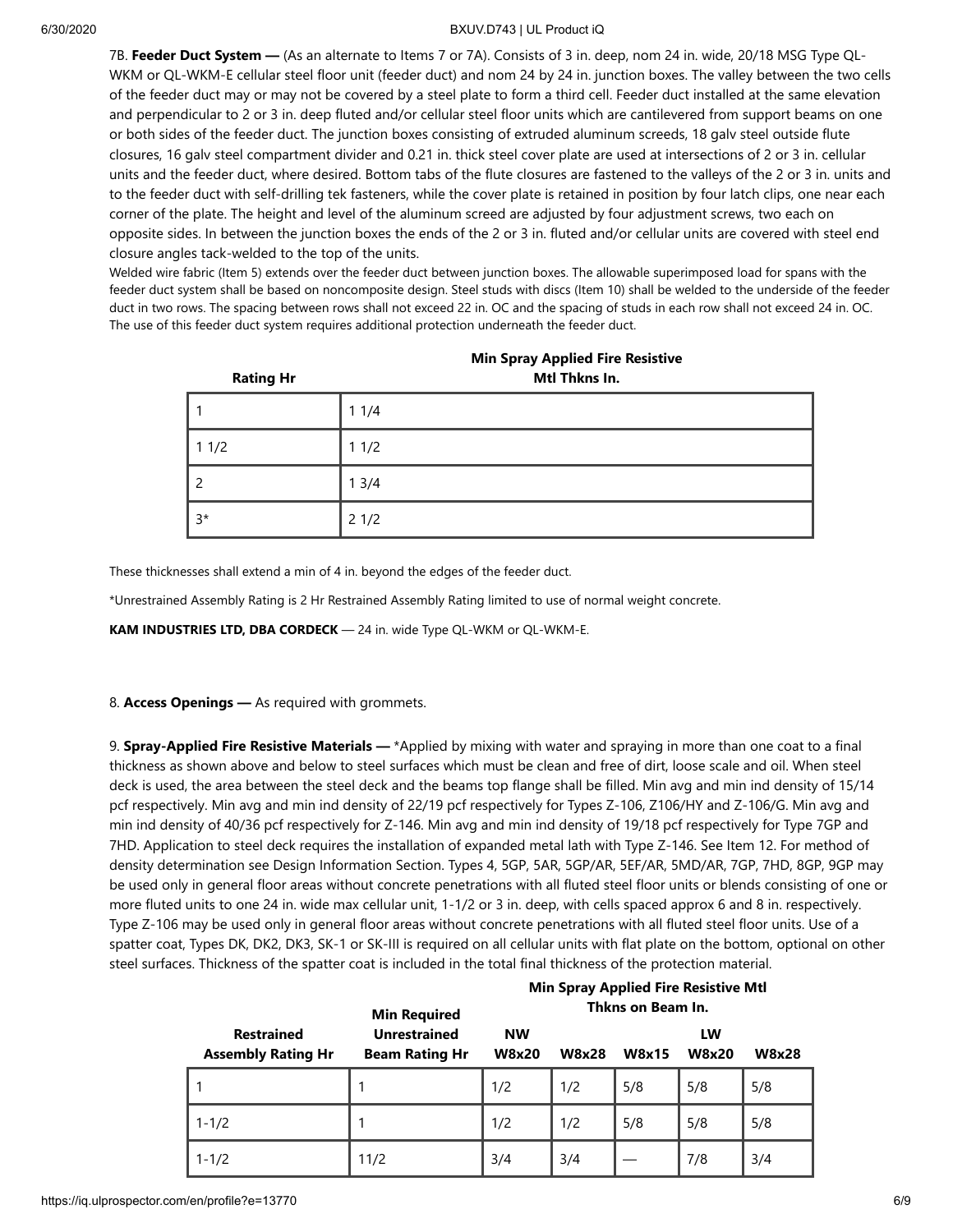|  | 1/2        | 1/2       | 5/8 | 5/8       | 5/8        |
|--|------------|-----------|-----|-----------|------------|
|  |            | 7/8       |     | $1 - 1/8$ |            |
|  | $1 - 7/16$ | $1 - 1/4$ |     | $1 - 3/4$ | $1 - 9/16$ |

| <b>Concrete</b><br><b>Type</b> | <b>Min Spray Applied Fire Resistive</b><br>Mtl Thkns In.<br><b>General Floor Area</b> | <b>Restrained</b><br><b>Assembly</b><br><b>Rating Hr</b> | <b>Unrestrained</b><br><b>Assembly</b><br><b>Rating Hr</b> |
|--------------------------------|---------------------------------------------------------------------------------------|----------------------------------------------------------|------------------------------------------------------------|
| <b>NW</b>                      | 1/2                                                                                   | 1                                                        | 1                                                          |
| LW                             | 9/16                                                                                  | 1                                                        | 1                                                          |
| LW                             | 3/4                                                                                   | 11/2                                                     | $1 - 1/2$                                                  |
| <b>NW</b>                      | 11/16                                                                                 | $\overline{2}$                                           | $1 - 1/2$                                                  |
| <b>NW</b>                      | $5/8*$                                                                                | 2                                                        | 1                                                          |
| LW                             | $5/8**$                                                                               | $\overline{2}$                                           | 1                                                          |
| <b>NW</b>                      | 13/16                                                                                 | $\overline{c}$                                           | $\overline{c}$                                             |
| LW                             | 15/16                                                                                 | $\overline{c}$                                           | $\overline{c}$                                             |
| <b>NW</b>                      | $1 - 1/4$                                                                             | 3                                                        | 3                                                          |
| LW                             | $1 - 7/16$                                                                            | 3                                                        | 3                                                          |

\*Only applicable to floors consisting of all 2 or 3 in. fluted units without trench headers or other (insert) penetrations.

\*\*Only applicable to floors consisting of 2 or 3 in. fluted and/or cellular units without trench header or other (insert) penetrations.

**ARABIAN VERMICULITE INDUSTRIES** — Type MK-6/HY, MK-6/HB, MK-10 HB, MK-10 HB Extended Set, MK-6s, SK-3, Z-106, Z-106/G, Z-146 investigated for exterior use, Sonophone 1, Sonophone 5, Sonophone 35.

**GCP KOREA INC** — Types MK-6/CBF, MK-6/ED, MK-6 GF, MK-6/HY, MK-6/HB, MK-10 HB, MK-10 HB Extended Set, MK-6s, Monokote Acoustic 1, Monokote Acoustic 5, SK-3, Z-106, Z-106/G, Z-106/HY, Z-146 investigated for exterior use, Monokote Acoustic 35.

#### **PYROK INC** — Type LD.

**SOUTHWEST FIREPROOFING PRODUCTS CO** — Types 4, 5, 5EF, 5GP, 5AR, 5GP/AR, 5EF/AR, 5MD/AR, 5MD, 7GP, 7HD, 8EF, 8GP, 8MD, 9EF, 9GP, 9MD, DK, DK2, DK3.

**GCP APPLIED TECHNOLOGIES INC** — Types MK-6 GF, MK-6/HY, MK-10 HB, MK-10 HB Extended Set, MK-6/HB, MK-6s, Monokote Acoustic 1, Monokote Acoustic 5, RG, SK-3, Z-106, Z-106/G, Z-106/HY, Z-146 investigated for exterior use, Monokote Acoustic 35.

10. **Steel Studs With Discs —** The stud consists of a No. 12 SWG wire with one end welded to a 1-3/16 in. diam No. 28 MSG (0.020 in. thick) galv steel disc. The length of studs shall be 3/8 in. less than the thickness of the Spray-Applied Fire Resistive Materials. The total number of studs shall avg at least one stud per 236 sq in. of cellular floor units beneath the trench header. The ends of studs opposite the discs shall be welded to the cellular floor units in rows running parallel with the trench header. The distance between the outer rows and the edge of the trench header shall not exceed 4 in. The spacing between the rows shall not exceed 22 in. The spacing between studs in each row shall not exceed 24 in.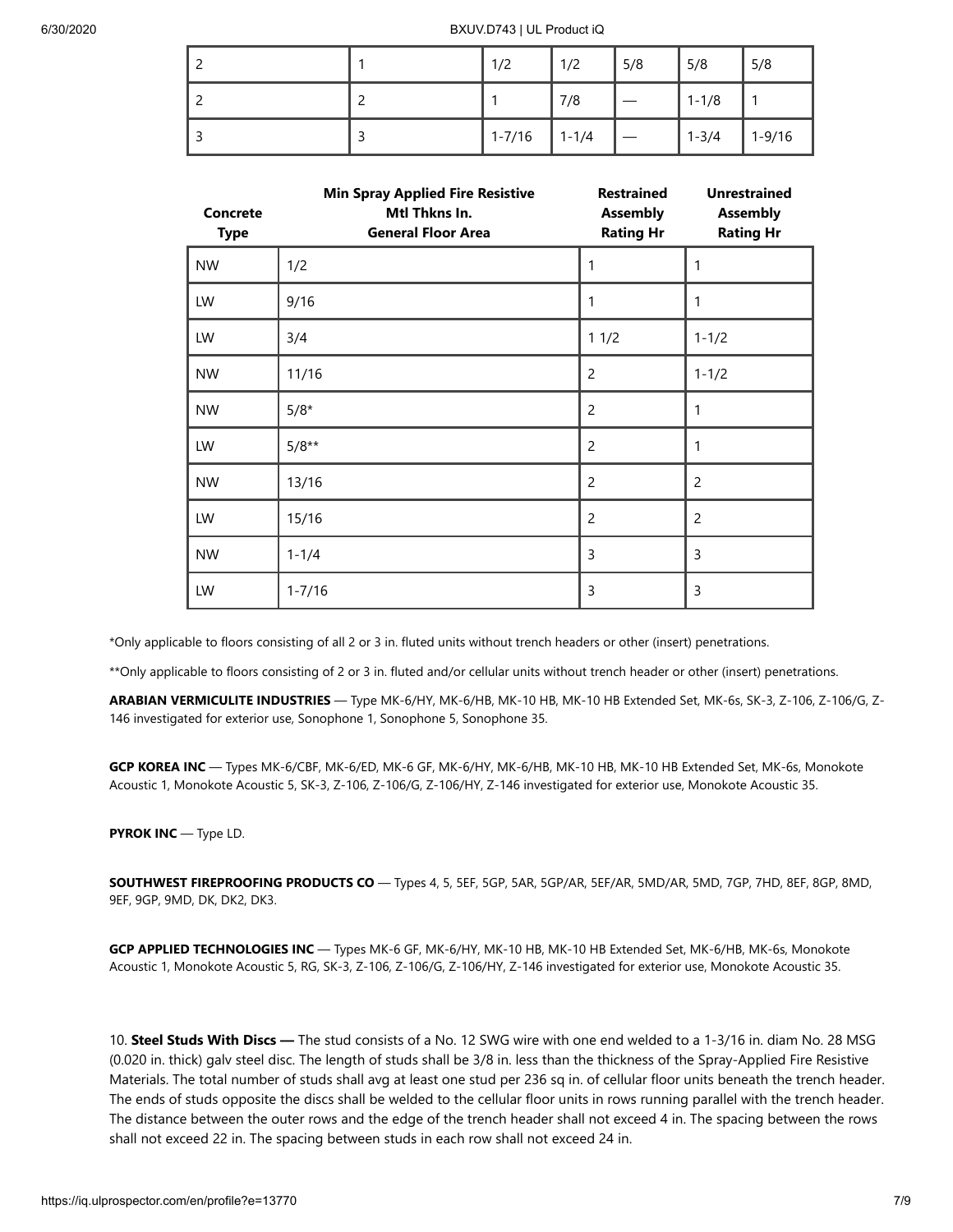11. **Electrical Inserts —** (Not shown) — Classified as **"Outlet Boxes and Fittings Classified for Fire Resistance"** \* may be used with normal weight concrete only.

(1) KAM INDUSTRIES LTD, DBA CORDECK Inserts

## **(Tapmate II, -II-EA, -II-FN, -II-EAFN; Series KEB)**

Installed per accompanying installation instructions over factory-punched holes in QL-AKX or QL-WKX floor units. Inserts are used in the pre-active, active or abandoned condition. Spacing shall be not more than one insert in each 7 1/2 sq ft of floor area with not less than 25 1/2 in. between edges of adjacent inserts. For ratings of 2 Hr max, the required Spray-Applied Fire Resistive Materials thickness on QL-AKX or QL-WKX floor units is 1 3/16 in. For 3 Hr max ratings, the required thickness below inserts shall be 1-13/16. When Tapmate II or II-EA electrical inserts are used. When Tapmate II-FN or II-EAFN electrical inserts are used, no additional thickness of Spray-Applied Fire Resistive Materials is required beyond that specified for the general floor area. For the Tapmate II or II-EA inserts, the required thickness below inserts shall be sprayed the entire width and length of floor units between supports and extend beyond the edge of inserts onto adjacent units for a horizontal width of 12 in. The holes cut in insert cover for passage of wires shall be no more than 1/8 in. larger diam than the wire. For abandonment of Tapmate inserts, see installation instructions. Abandonment requires use of KEB-PC or -PCL insert cover with no holes in it (for all Tapmate inserts), or an abandonment plate for Tapmate II only, or a KEB-PC2 or -PC2-A1 abandonment cover for Tapmate II-EA and II-EAFN only.

The Tapmate II-FN insert may use KEB-HP-1 outlet box fittings in lieu of the KEB-PC flush cover fittings.

**KAM INDUSTRIES LTD, DBA CORDECK** — Tapmate II, II-EA, II-FN, II-EAFN; Series KEB.

## **(Tapmate IIIFN, IIIEAFN, V; Series KEC).**

Installed per accompanying installation instructions over factory-punched holes in QL-AKD or QL-WKD floor units. Inserts are used in the pre-active, active or abandoned condition. Spacing shall be not more than one insert in each 7 1/2 sq ft of floor area with not less than 25 1/2 in. between edges of adjacent inserts. When Tapmate III FN or III EAFN electrical inserts are used, no additional thickness of Spray-Applied Fire Resistive Materials is required beyond that specified for the general floor area. The holes cut in insert cover for passage of wires shall be no more than 1/8 in. larger diam than the wire. For abandonment of Tapmate inserts, see installation instructions. The Tapmate III insert may use KEB-HP-1; Series KEC outlet box fittings with the same hourly rating, insert spacing and fireproofing thicknesses as specified for the Tapmate III-EAFN electrical inserts.

Abandonment of Tapmate III-FN requires use of KEC-PC insert cover with no holes in it. Abandonment of Tapmate III-EAFN requires use of KEC-PC5 insert cover with no holes in it and use of KEC-PC6 insert cover in lieu of either KEC-PC12 or -PC13 insert cover.

**KAM INDUSTRIES LTD, DBA CORDECK** — Tapmate II, -II-EA, -II-FN, -II-EAFN; Series KEB, Tapmate IIIFN, IIIEAFN; Series KEC, Tapmate V.

12. **Metal Lath —** (Not Shown) —(Required with Z-146, Sonophone 35 and Monokote Acoustic 35, otherwise optional)—Metal lath shall be 3/8 in. expanded diamond mesh, weighing 2.5 lb per sq yd. Secured to underside of steel deck with No. 12 by 3/8 in. pan head self-drilling, self-tapping screws and steel washers with an outside diam of 1/2 in. screws spaced 12 in. OC in both directions with lath edges overlapped approx 3 in.

13. Metal Lath — (Not Shown) — Where Type 7HD is applied to steel deck, 3/8 in. metal ribbed lath weighing 3.4 lb/yd<sup>2</sup> shall be secured to the underside of the steel deck (ribs upward) with S-12 by 3/8 in. long pan head, self-tapping steel screws spaced 12 in. OC in all directions. Steel screws shall be fitted with 1/2 in. diameter steel washers. Adjacent pieces of lath shall be overlapped 1 in. min.

### **\* Indicates such products shall bear the UL or cUL Certification Mark for jurisdictions employing the UL or cUL Certification (such as Canada), respectively.**

[Last Updated](javascript:openit() on 2019-10-04